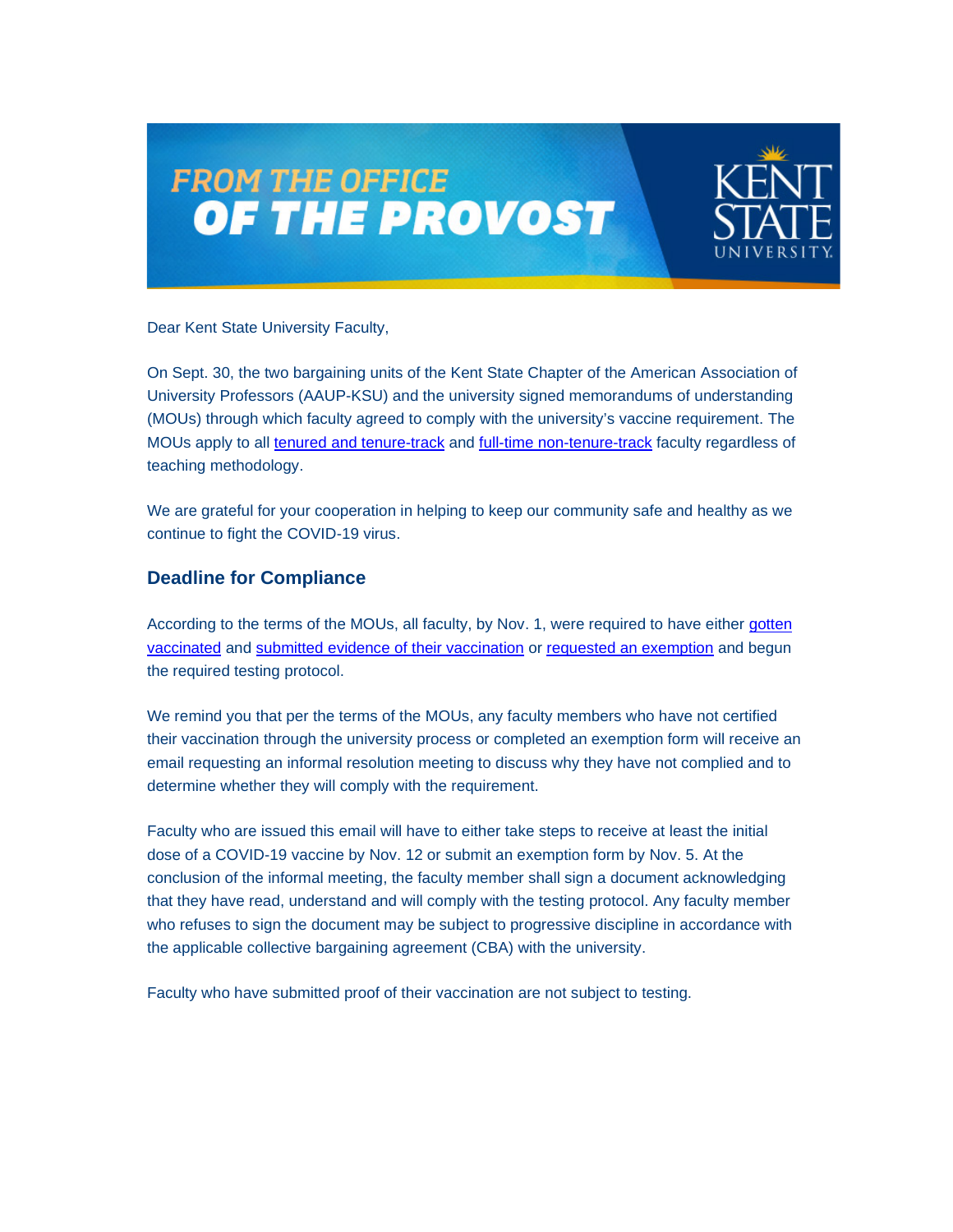# **Testing Compliance**

Faculty members who have opted for the exemption/testing route to compliance are now required to be tested for COVID-19 weekly. On the Kent Campus, testing takes place at one of the [Visit Healthcare locations across campus.](https://nam11.safelinks.protection.outlook.com/?url=http%3A%2F%2Fclick.mailer.kent.edu%2F%3Fqs%3D17e71827e6c9b9d39af59632cc6f050f4e886e6d2725a491663c7971b12bae5169bf7215b4b41447eb7f1537901d8c68ad3ca5406f6aaf24&data=04%7C01%7Cdcsmith1%40kent.edu%7Cf1806ccc51ce4a7558db08d99fa8a346%7Ce5a06f4a1ec44d018f73e7dd15f26134%7C1%7C0%7C637716368907212790%7CUnknown%7CTWFpbGZsb3d8eyJWIjoiMC4wLjAwMDAiLCJQIjoiV2luMzIiLCJBTiI6Ik1haWwiLCJXVCI6Mn0%3D%7C1000&sdata=Xywq50VcQB9FX9tqCD%2F3grBeEd38IQg%2BqVCkI4x3YtU%3D&reserved=0) For those on Regional Campuses, [BinaxNOW at](https://nam11.safelinks.protection.outlook.com/?url=http%3A%2F%2Fclick.mailer.kent.edu%2F%3Fqs%3D17e71827e6c9b9d3779ec27ea7c5fc91f106b747e60a893e36cb2df3a0a55c8a279596d0e93f45095059cbf8344296556f9a08c266d4398e&data=04%7C01%7Cdcsmith1%40kent.edu%7Cf1806ccc51ce4a7558db08d99fa8a346%7Ce5a06f4a1ec44d018f73e7dd15f26134%7C1%7C0%7C637716368907222740%7CUnknown%7CTWFpbGZsb3d8eyJWIjoiMC4wLjAwMDAiLCJQIjoiV2luMzIiLCJBTiI6Ik1haWwiLCJXVCI6Mn0%3D%7C1000&sdata=S6RehuIh7IAM6VJSNUIN%2BMsPc2wVeNbI%2FiRDWeIlAB4%3D&reserved=0)[home testing kits must be picked up and submitted weekly.](https://nam11.safelinks.protection.outlook.com/?url=http%3A%2F%2Fclick.mailer.kent.edu%2F%3Fqs%3D17e71827e6c9b9d3779ec27ea7c5fc91f106b747e60a893e36cb2df3a0a55c8a279596d0e93f45095059cbf8344296556f9a08c266d4398e&data=04%7C01%7Cdcsmith1%40kent.edu%7Cf1806ccc51ce4a7558db08d99fa8a346%7Ce5a06f4a1ec44d018f73e7dd15f26134%7C1%7C0%7C637716368907222740%7CUnknown%7CTWFpbGZsb3d8eyJWIjoiMC4wLjAwMDAiLCJQIjoiV2luMzIiLCJBTiI6Ik1haWwiLCJXVCI6Mn0%3D%7C1000&sdata=S6RehuIh7IAM6VJSNUIN%2BMsPc2wVeNbI%2FiRDWeIlAB4%3D&reserved=0) All testing is at no cost to faculty members.

Any faculty member who misses a required testing appointment shall be notified by email and asked to immediately reschedule for testing. Any faculty member who misses two consecutive testing appointments will be in violation of the testing protocol and shall be sent an email that requests an informal resolution meeting as described in Article VIII of the applicable CBA. The email shall be copied to the association.

At the conclusion of the informal meeting, the faculty member shall sign a document acknowledging that they have read, understand and will comply with the testing protocol. This document will also notify the faculty member that their failure to comply with the testing schedule may lead to progressive discipline. Any faculty member who refuses to sign the document may be subject to progressive discipline in accordance with Article VIII of the applicable CBA.

Any faculty member not in compliance with the vaccine or exemption/testing requirement by Dec. 20, 2021, may face formal sanctions up to and including suspension or termination in accordance with Article VIII of the applicable CBA.

# **Get Vaccinated**

We remind you that [vaccines are readily available](https://nam11.safelinks.protection.outlook.com/?url=http%3A%2F%2Fclick.mailer.kent.edu%2F%3Fqs%3D17e71827e6c9b9d33d1b5104a85302906bdf9a63ae6b0d38521eb29b581fa1341ed39961f08fb74f0ea26a3424a7b2d008f825fd71fdbe89&data=04%7C01%7Cdcsmith1%40kent.edu%7Cf1806ccc51ce4a7558db08d99fa8a346%7Ce5a06f4a1ec44d018f73e7dd15f26134%7C1%7C0%7C637716368907222740%7CUnknown%7CTWFpbGZsb3d8eyJWIjoiMC4wLjAwMDAiLCJQIjoiV2luMzIiLCJBTiI6Ik1haWwiLCJXVCI6Mn0%3D%7C1000&sdata=f6w7Z986QkFsNqCazrtydyGvbHM6vEmyT%2BE5cRxdDOA%3D&reserved=0) weekdays on the Kent Campus at the DeWeese Health Center and at [numerous other locations throughout Northeast Ohio.](https://nam11.safelinks.protection.outlook.com/?url=http%3A%2F%2Fclick.mailer.kent.edu%2F%3Fqs%3D17e71827e6c9b9d33ac2a8a83388e7f797da12f40f2a3cae2549c6c40961158b7b334a17d6a8b6c906af61158c81970653203ee689fc1b41&data=04%7C01%7Cdcsmith1%40kent.edu%7Cf1806ccc51ce4a7558db08d99fa8a346%7Ce5a06f4a1ec44d018f73e7dd15f26134%7C1%7C0%7C637716368907222740%7CUnknown%7CTWFpbGZsb3d8eyJWIjoiMC4wLjAwMDAiLCJQIjoiV2luMzIiLCJBTiI6Ik1haWwiLCJXVCI6Mn0%3D%7C1000&sdata=A2JO1GvdMw59DEUlAzAjSQnFC%2BtLcBCrlIeSmdHffTA%3D&reserved=0) Getting vaccinated is one of the best ways to show how **Flashes Take Care of Flashes**.

### **How to Submit Evidence of Vaccination**

Faculty may submit proof of vaccination [here.](https://nam11.safelinks.protection.outlook.com/?url=http%3A%2F%2Fclick.mailer.kent.edu%2F%3Fqs%3D0d93dcfe36b5c143aae302d43b4e4baf6e6a9b8f70e7917f83e2d73dfc45a15c8e2310e41714376018f97890b77947d89310e73e54a8ba22&data=04%7C01%7Cdcsmith1%40kent.edu%7Cf1806ccc51ce4a7558db08d99fa8a346%7Ce5a06f4a1ec44d018f73e7dd15f26134%7C1%7C0%7C637716368907232698%7CUnknown%7CTWFpbGZsb3d8eyJWIjoiMC4wLjAwMDAiLCJQIjoiV2luMzIiLCJBTiI6Ik1haWwiLCJXVCI6Mn0%3D%7C1000&sdata=PgxYSeLJq0btqsawn%2BEUQr0xkSLC5uFwj1zpvi4SqqU%3D&reserved=0) By clicking this link, you will be taken to our Employee Vaccination Registration webpage. On this page, you will see a blue block button labeled "Submit Your Vaccination Record." When you click on this button, you will be taken to an important university survey. Please take this survey.

At the end of the survey, you will be automatically directed to the site for Med+Proctor, the medical records company that collects and verifies this data for the university. There is no cost